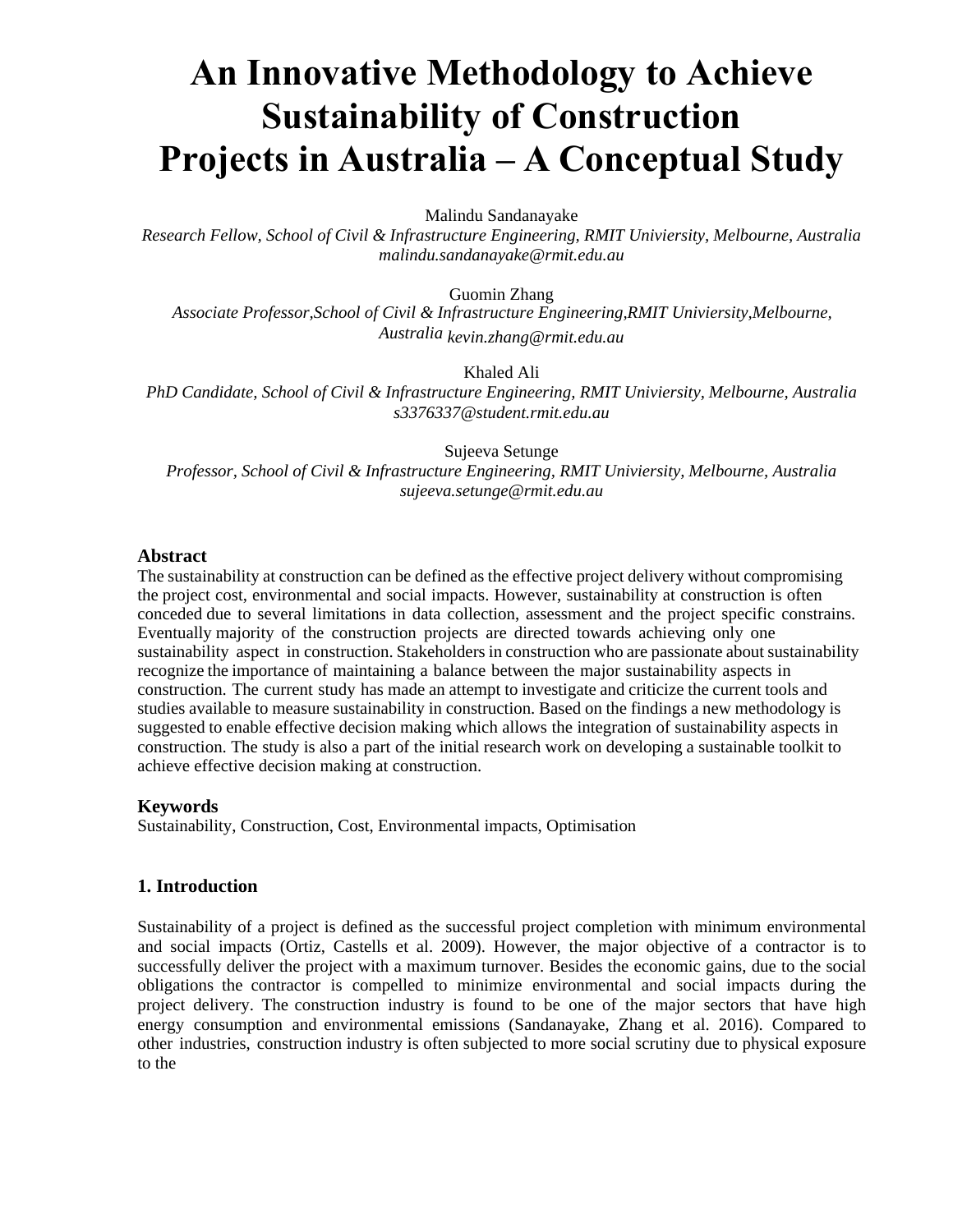public. Thus, contractors are frequently faced with the dilemma of having to compromise huge cost implications on trying to minimize these impacts. Moreover, the passionate contractors who are keen on maintaining a balance between the environmental and economic benefits find it extremely difficult to assess due to lack of decision making tools (Ding 2008).

At present there are several assessment tools that can measure sustainability aspects at the construction stage (Ding 2008). Majority of the tools are developed to assess one performance criteria which often results in time consuming assessment in comparing multiple criteria (Banani, Vahdati et al. 2016). For instance, the decision maker is compelled to use several assessment tools when comparing cost, environmental and social impacts from a construction project. In spite of the current assessment tools, stakeholders in the construction industry criticize the lack of a single tool that possess the potential of decision making at design stage to optimize the three major aspects (Sandanayake, Zhang et al. 2016). Moreover, integrating all the sustainability aspects to achieve decision making seems to a daunting task at present. Several emission studies in the construction stage of a building have stated the importance of detailed information of construction activities to conduct a comprehensive emission analysis at building construction (Yan, Shen et al. 2010, Sandanayake, Zhang et al. 2016). In some studies, difficulty to capture construction specific information and data are listed as one of the major issues of construction emission studies being neglected (Guggemos and Horvath 2005, Mao, Shen et al. 2013). Moreover the dynamic nature of construction, involvement of several stakeholders, transparency issues in data collection and communication barriers are some of the major complications that lead to data capture issues that complicates sustainability assessment of construction projects.

Sustainability assessment methods can be categorized into two types; assessment tools that measure sustainability aspects and guidelines or standards that provide a guideline to achieve a rating system (Ding 2008). In Australia, Green Star rating and ISCA ratings published by Green Building Council of Australia and Infrastructure Sustainability Council Australia (ISCA) provide valuable directions on how to achieve sustainability of a building or infrastructure project (Lees 2013, GBCA 2015). However there is no information provided on how to achieve those sustainable points. Especially in the case of construction stage of a project, where a number of constraints are affecting the sustainable delivery of a project seems to be a distinct achievement.

Therefore, the present study suggests an innovative methodology to capture, assess and optimize the sustainability aspects at the construction stage of a project. The methodology is the initial step towards developing a sustainable toolkit which will enable the decision making of designers and contractors in the construction industry.

## **2. Towards an innovative methodology to measure sustainability**

The methodology suggested to achieve the sustainability during construction stage of a project involves three major steps. It was observed that Assessment of environmental and social impacts at construction requires considerable amount of data. However, with strict budgets and timelines, contractors are unable allocate additional resources to collect required data for sustainable assessment. Several other data capture issues, transparency issues and communications issues also occur due to the dynamic nature of the construction. Thus, the first step is to effectively capture the required data for the sustainable assessment. This is accomplished by developing a data capturing paltform that integrates the Building Information Model (BIM) and Infrastruture Information Model (IIM) to obtain the required infromation.

The next two steps are to conduct assessment and optimization to obtain the most feasible sustainable outcome that can be implemented by the construction contractor at the site. [Figure 1 h](file:///F:/102.doc%23page3)ighlights the process suggested by the research team for obtaining sustainable optimized targets for various construction projects.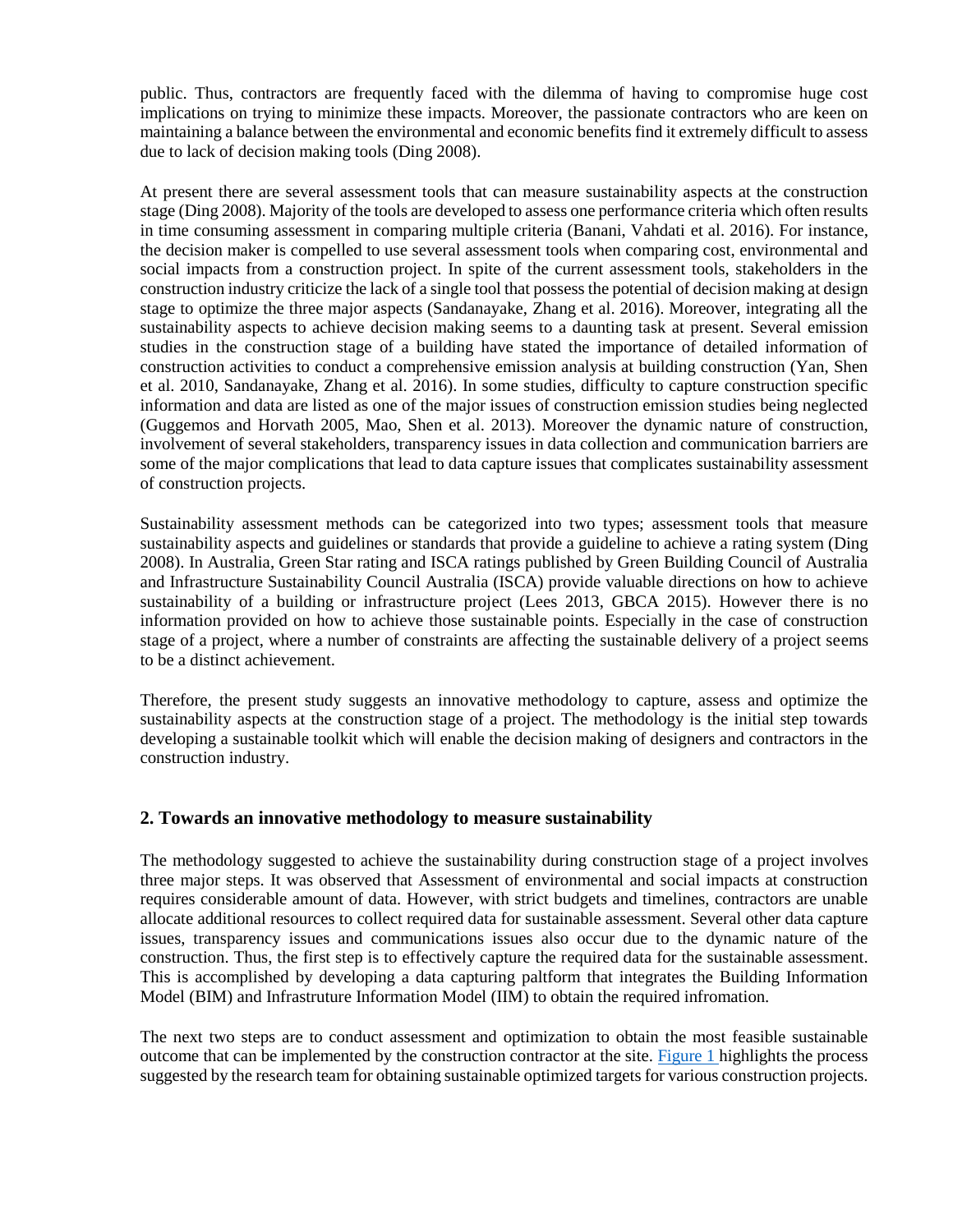

At present all the construction projects including building and infrastructure projects are progressing towards a digitized platform in information management (Cheng, Lu et al. 2016). These models are called either Building Information Model (BIM) or Infrastructure Information Model (IIM) and are able to track the live progress of the construction project with accurate cost estimations (Hardin and McCool 2015). However the current BIM or IIM models are not capable of providing detailed information required for the sustainability assessment in construction projects. Thus an innovative information management platform is suggested to manage the information at design and execution stages of construction to perform a comprehensive sustainability assessment.

The data capturing platform; Construction Information Management (CIM) system is designed to effectively capture information required for the sustainability assessment at building construction. It provides an innovative solution for acquiring information both at design stage and construction stage to conduct sustainability assessment at the construction stage. Data libraries, templates and databases developed in CIM platform with end-to-end encryption will reduce the data transparency and privacy issues in data inputs. Integration of the CIM platform with the ongoing BIM or IIM models will significantly improve the issues like time management, co-ordination and integration issues. [Figure 2](file:///F:/102.doc%23page4) illustrates the information flow through CIM platform to capture necessary data required for sustainability assessment. The CIM platform designed can address four major issues in data capture.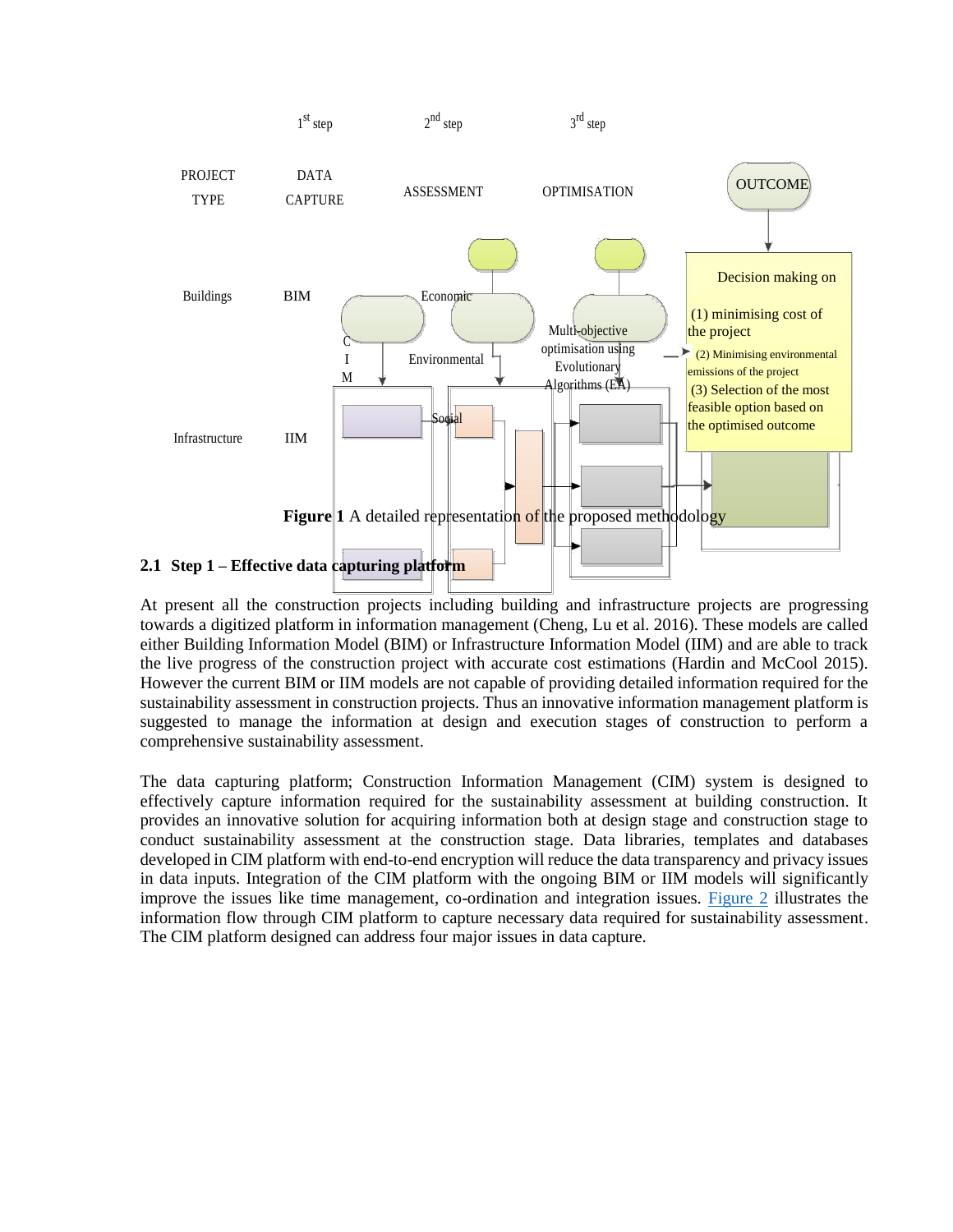

**Figure 2** Data Capturing Platform using CIM

## **2.2 Step 2 – A comprehensive assessment criteria**

The assessment criterion is mainly focused on estimating the three major aspects of sustainability at the construction stage and the important aspects to be considered in conducting the assessment.

 $\Box$ Environmental impact assessment methodology and aspects

Environmental impact assessment is expected to capture the major aspects of construction that contribute to environmental impacts. The major sources of environmental emissions at the construction stage are due to embodied emissions from construction materials, emissions due to equipment usage and transportation and emissions due to electricity consumption (Yan, Shen et al. 2010). These emissions are divided into direct and indirect emissions based on the emission type (Sandanayake, Zhang et al. 2016). The emissions are then categorised into several impacts

[Figure 3 s](file:///F:/102.doc%23page5)ummarises the assessment process to estimate emissions that contribute to air quality. Apart from air quality damage the following environmental impacts will be considered in the assessment.

**Energy consumption –** This impact category aims to energy consumed during equipment usage, electricity consumption and materials usage. Any actions taken to optimise energy consumption can be merited using the evaluation scheme suggested in the assessment.

**Land usage and ecology** – Land usage measure the percentage of green lands used during the construction and the amount of damages to the eco system in terms cutting down trees. The category will also reward any replantation adopted during the process and any measures undertaken to reduce hazardous materials into land and environment.

**Water consumption** – The impact aims to measure the amount of portable water used during the construction stage of the project. This water usage will merit the recycle water used for fresh sewage processing.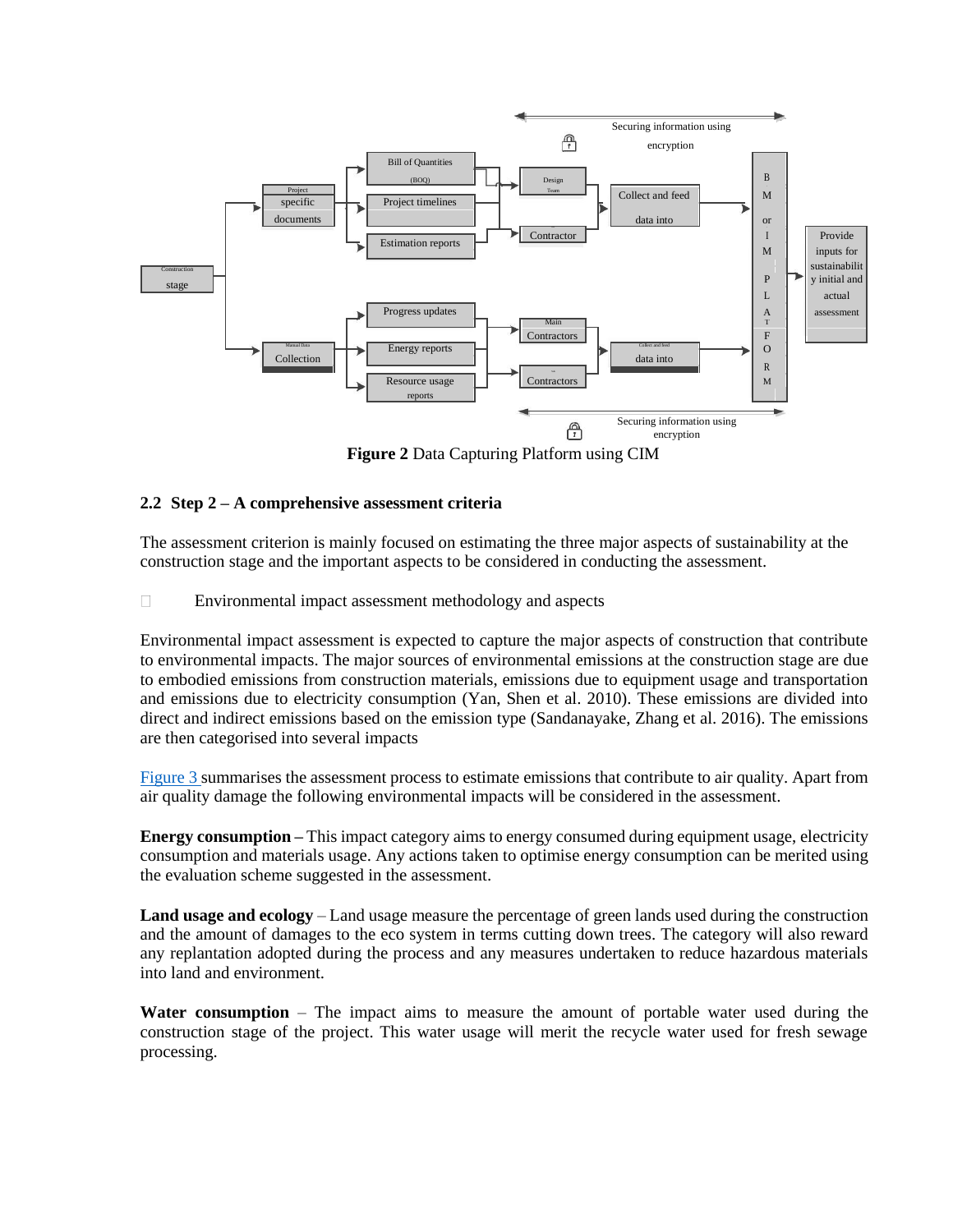

**Figure 3** The suggested environmental impact assessment for air quality at the construction stage

These assessment criteria will cover the following aspects related to environmental impacts at the construction stage.

**Energy and Carbon** – The assessment will estimate the energy consumption and carbon emissions associated with each emission source at the construction stage of a project.

**Land and water usage** – The environmental assessment suggested in the study is will measure the land and water used for the construction. The land usage will incorporate the effects of using green lands, farm lands. Water usage aims to measure how effectively the project has managed the water consumption by minimising potable water usage.

**Materials and waste –** The aspect will measure the material usages, estimate wastages, calculate the amount of materials recycled or reused and the contribution towards the environmental impacts.

**Discharges to air, land and water** – Air, water and land pollutions and the corresponding impacts will be estimated in this aspect.

 $\Box$ Economic and social analysis

Economic analysis at the construction stage should focus on evaluating construction costs associated with major activities of construction.

#### **2.3 Step 3- Detailed decision making process**

The major objective of a sustainable contractor is to maximise the overall project while minimising environmental impacts. However achieving economic and environmental sustainability is often influenced by the project specific limitations such as resource availability, construction quality, duration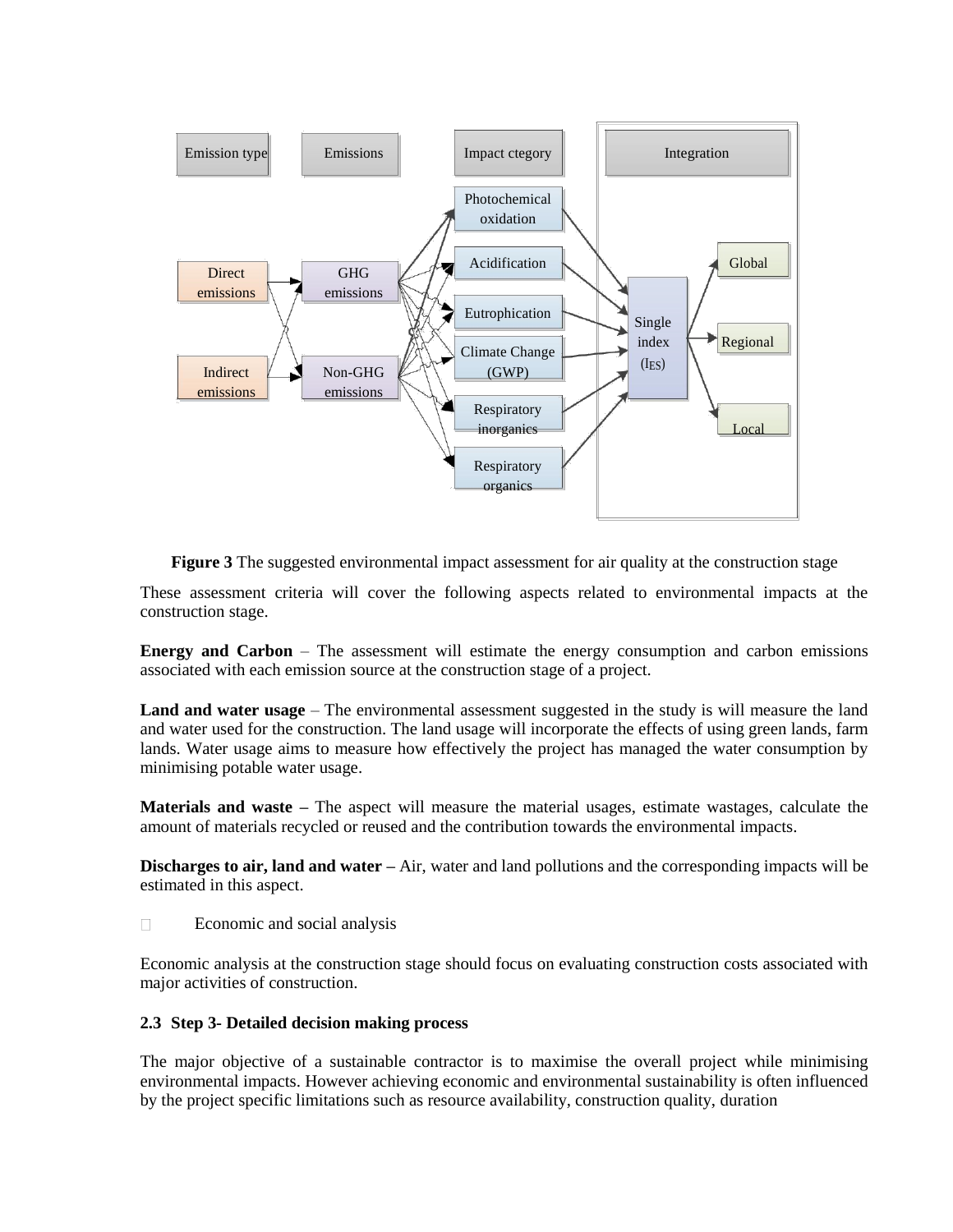and safety (Zhong, Ling et al. 2016). The multi-criteria approaches suggested in literature studies are highly subjective and unable to include analyze all the constraints effectively (Ding 2008). Therefore an optimization methodology using evolutionary algorithms is suggested to obtain the feasible sustainable solutions without compromising the project specific limitations.

Evolutionary algorithms is a useful methodology in finding a feasible optimal set of solutions (Deb and Sundar 2006). The method is useful when multi-objective optimisation is required to achieve the most feasible output (Fonseca and Fleming 1995). The following example shown in Figure 4 highlights a Cost vs. Emissions curve for specific construction activity subjected to several site constraints such as transportation distance, availability of materials and resource usage optimisation. It is seen that options A and D are the optimal solutions if only emissions and cost are considered respectively. However it is evident that they are not the most sustainable solution considering both cost and emissions together. Evolutionary algorithm will help to identify this most sustainable solution (which lies in between A and D) for the given activity subjected to the mentioned constraints.



**Figure 4** Cost vs Emissions curve drwan for a specifc activity

## **3. Concluding Remarks and recommendations**

Sustainability in a project can often be defined as the achievement of project delivery with effective management of environmental and social impacts. This broad concept is the basis of sustainable development and judgment criteria in ensuring long-term economic, environmental and social well-being of the society. Applied to the construction industry, this can be achieved by efficient resource allocation, use of sustainable materials, minimizing energy consumption and minimizing construction waste in terms of reuse and recycling.

Construction industry is one of the largest sectors of resource consumption and contributors of environmental emissions. Besides, construction industry is often subjected to public criticism due to major social impacts that affect the general public. Amidst all these concerns, contractors are obliged to maintain a healthy turnover to achieve high economic goals of the organization. Thus, sustainable delivery of a construction project is a daunting task, with contractors facing with the dilemma of upholding a balance between economic, environmental and social impacts. Consequently, an integrated methodology or tool will no doubt contribute in achieving the sustainable standards in construction. On one hand it will provide a guideline for evaluating sustainable aspects in construction, whilst on the other it can act as a comparative tool to compare sustainable performance of several construction projects.

The paper investigated several studies and sustainable tools that are currently available to identify the drawbacks, limitations and complications in analyzing environmental, economic and social impacts at the construction stage. The review observed that these limitations associated with data capture, capabilities in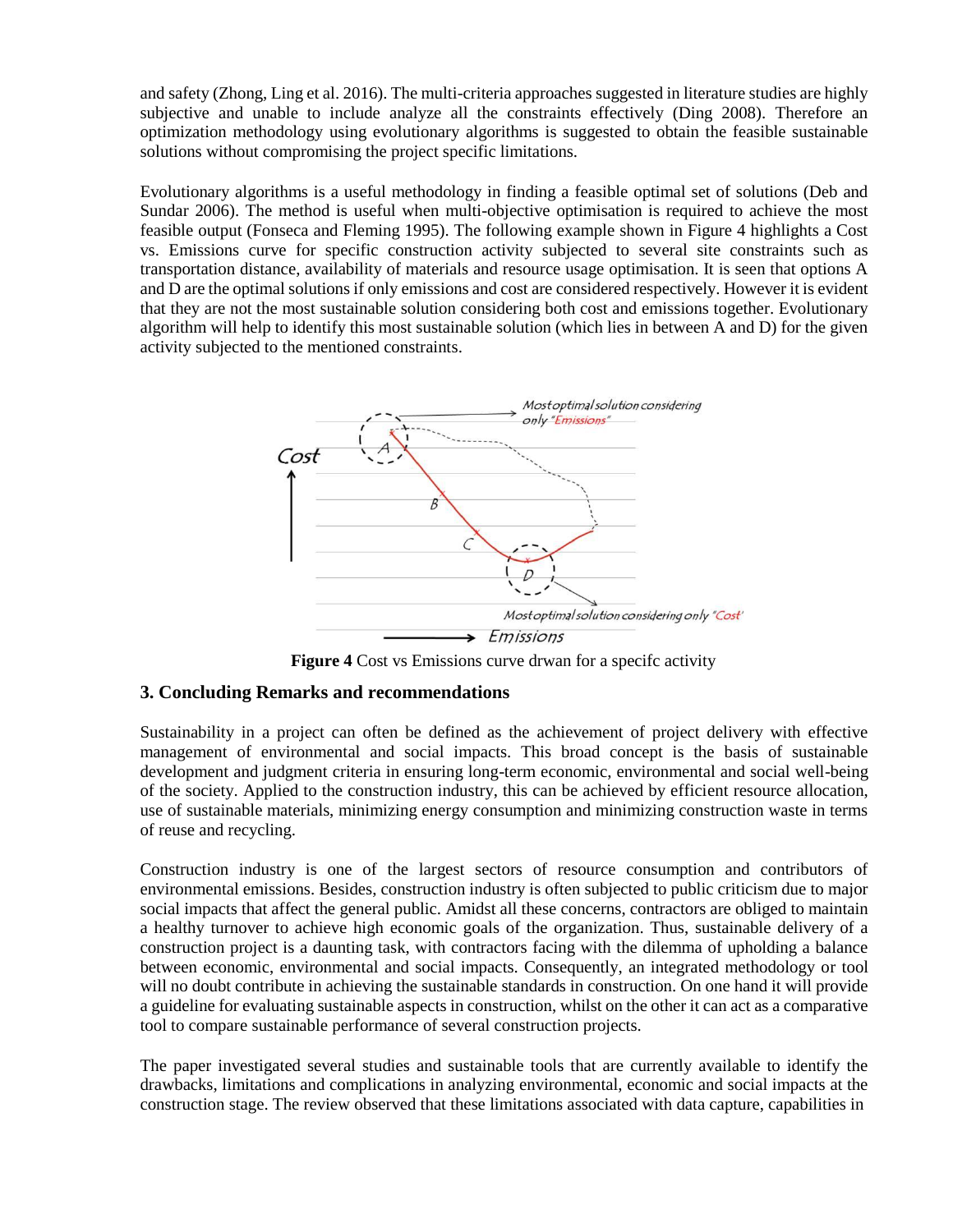assessment tools and decision making skills in the current assessment tools and methods restrict a comprehensive sustainable assessment at the construction stage. However, there is a contemporary requirement of a sophisticated tool that integrates all the sustainable aspects to assist decision making.

The paper suggested an innovative methodology that has the potential of addressing the three major limitations of sustainability assessment; data capture, comprehensive assessment and decision making. The BIM and CIM based platforms suggested in the methodology can accomplish the process of effective information management. The detailed assessment methodology proposed in the paper provides insights in evaluating cost, environmental and social aspects of construction projects. In-depth analyses at activity level will simplify the decision making in selecting optimum materials, equipment and transportation. Unlike other multi-criteria approaches, the optimization approach prior to decision making will provide more practically feasible solutions without compromising site based limitations.

The paper presents an initial study that suggests an integrated methodology for assessing sustainability aspects in the construction process. The research team is in the process of developing a similar automated toolkit that enables effective decision making prior to execution at the construction stage. Once developed, the tool will have the capacity to enhance the decision making at construction project level. Further studies are also encouraged on developing the tool into a complete process that can assist decision making at organization level.

## **4. References**

Banani, R., M. M. Vahdati, M. Shahrestani and D. Clements-Croome (2016). "The development of building assessment criteria framework for sustainable non-residential buildings in Saudi Arabia." Sustainable Cities and Society **26**: 289-305.

Cheng, J. C., Q. Lu and Y. Deng (2016). "Analytical review and evaluation of civil information modeling." Automation in Construction **67**: 31-47.

Deb, K. and J. Sundar (2006). Reference point based multi-objective optimization using evolutionary algorithms. Proceedings of the 8th annual conference on Genetic and evolutionary computation, ACM. Ding, G. K. C. (2008). "Sustainable construction—The role of environmental assessment tools." Journal of Environmental Management **86**(3): 451-464.

Fonseca, C. M. and P. J. Fleming (1995). "An Overview of Evolutionary Algorithms in Multiobjective Optimization." Evolutionary Computation **3**(1): 1-16.

GBCA (2015). "<Green star overview - GBCA official page.pdf>."

Guggemos, A. A. and A. Horvath (2005). "Comparison of environmental effects of steel-and concreteframed buildings." Journal of Infrastructure Systems **11**(2): 93-101.

Hardin, B. and D. McCool (2015). BIM and construction management: proven tools, methods, and workflows, John Wiley & Sons.

Lees, S. (2013). Measuring, monitoring and managing to improve sustainability: applying a customised IS rating tool to local council road management. International Public Works Conference, 2013, Darwin, Northern Territory, Australia.

Mao, C., Q. Shen, L. Shen and L. Tang (2013). "Comparative study of greenhouse gas emissions between off-site prefabrication and conventional construction methods: Two case studies of residential projects." Energy and Buildings **66**(0): 165-176.

Ortiz, O., F. Castells and G. Sonnemann (2009). "Sustainability in the construction industry: A review of recent developments based on LCA." Construction and Building Materials **23**(1): 28-39.

Sandanayake, M., G. Zhang and S. Setunge (2016). "Environmental emissions at foundation construction stage of buildings – Two case studies." Building and Environment **95**: 189-198.

Sandanayake, M., G. Zhang, S. Setunge, C.-Q. Li and J. Fang (2016). "Models and method for estimation and comparison of direct emissions in building construction in Australia and a case study." Energy and Buildings **126**: 128-138.